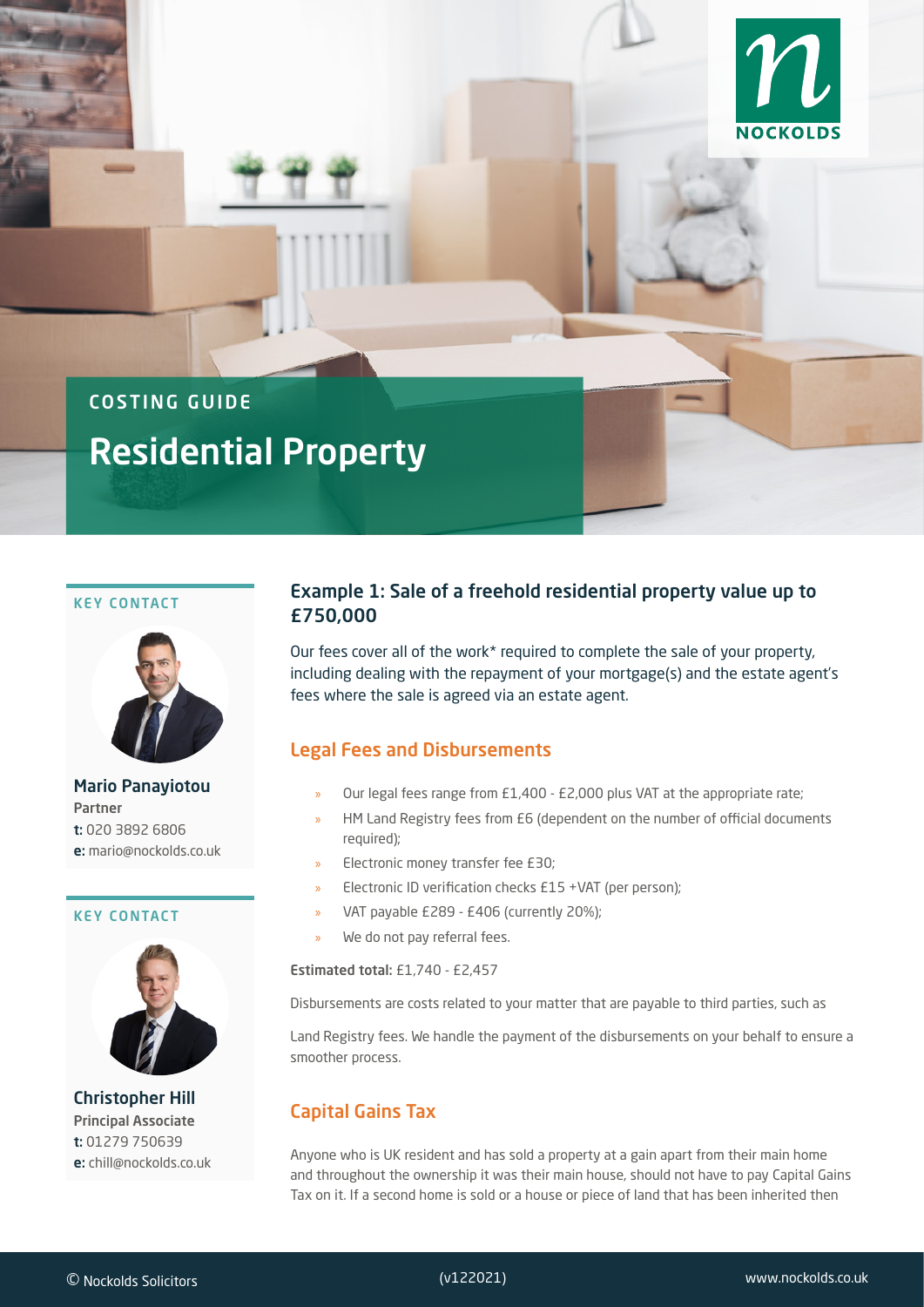Capital Gains Tax may be payable on the transaction. If there is a taxable gain then this needs to be reported to HMRC within 30 days of the transaction being completed.

Non-residents may also need to pay Capital Gains Tax if there is a taxable gain within 30 days of the date of when the proceeds from the sale are received. Non-residents need to report the disposal of land and property to HMRC even if there is no capital gains tax to pay.

More information about capital gains is given in the link [here.](https://www.gov.uk/capital-gains-tax/report-and-pay-capital-gains-tax)

#### How Long Will My Freehold Property Sale Take?

How long it will take from accepting an offer from a buyer until you are required to move out will depend on a number of factors. The average process takes between ten to twelve weeks from sending out contract papers.

It can be quicker or slower, depending on the parties in the chain (particularly if there are a mixture of freehold and leasehold properties, mortgages and surveys). Please be aware that external factors such as Christmas and bank holidays, government pandemic restrictions and stamp duty holidays are known to slow things down but are beyond our control.

#### Stages of the Process

The precise stages involved in the sale of a residential property vary according to the circumstances. However, some key stages include:

- Taking your instructions and giving you initial advice;
- » Requesting your completion of the Law Society Protocol forms that will form part of the contract pack;
- » Ordering official copies of the title documents for the property from Land Registry;
- » Requesting an up to date redemption statement from your lender where there is a charge registered against the property;
- » Preparing and submitting the contract pack to the buyer's solicitors;
- » Carrying out further searches on the property;
- » Obtaining further planning documentation if required;
- » Making any necessary enquiries of third parties;
- » Giving you advice on all documents and information received;
- Sending the final contract to you for signature;
- » Agreeing a completion date (date from which you will be required to move out of the property);
- » Exchange contracts and notify you that this has happened;
- » Completing the sale;
- » Dealing with repayment of any mortgage(s) registered against the property;
- » Dealing with payment of any estate agents fees on completion.

\* These fees vary from property to property and can on occasion be more than the ranges given above. We can give you an accurate figure once we have sight of your specific documents. Please call us for further information.